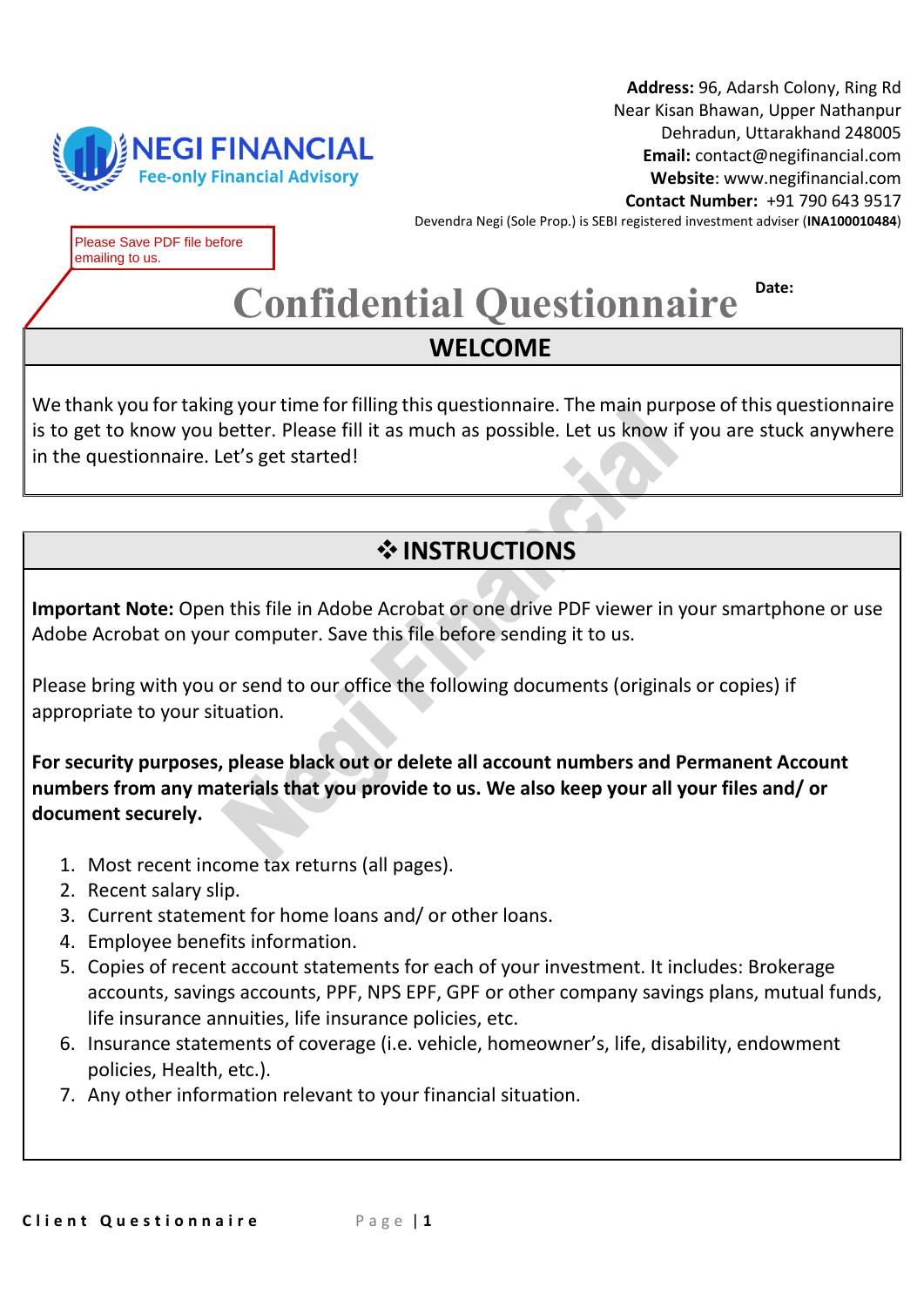| ❖ PERSONAL INFORMATION                                                                                                              |                |                          |  |               |  |
|-------------------------------------------------------------------------------------------------------------------------------------|----------------|--------------------------|--|---------------|--|
|                                                                                                                                     | <b>Self</b>    |                          |  | <b>Spouse</b> |  |
| Name                                                                                                                                |                |                          |  |               |  |
| Date of Birth                                                                                                                       |                |                          |  |               |  |
| <b>Current Address</b>                                                                                                              |                |                          |  |               |  |
| City, State, Pin code                                                                                                               |                |                          |  |               |  |
| Primary Contact number                                                                                                              |                |                          |  |               |  |
| Secondary Contact number                                                                                                            |                |                          |  |               |  |
| <b>Primary Email</b>                                                                                                                |                |                          |  |               |  |
| <b>Secondary Email</b>                                                                                                              |                |                          |  |               |  |
| Employer                                                                                                                            |                |                          |  |               |  |
| Job Title                                                                                                                           |                |                          |  |               |  |
| Years with Employer                                                                                                                 |                |                          |  |               |  |
| Year you plan to retire                                                                                                             |                |                          |  |               |  |
| Primary contact person during business hours:                                                                                       |                |                          |  |               |  |
| Best way to contact during business hours                                                                                           | Contact number | Secondary contact number |  | Email         |  |
|                                                                                                                                     |                |                          |  |               |  |
| Describe any major changes that you anticipate in the next 12 months (e.g. employment changes, expecting baby,<br>retirement, etc.) |                |                          |  |               |  |
|                                                                                                                                     |                |                          |  |               |  |

| ❖ FAMILY MEMBERS |              |               |                       |  |  |
|------------------|--------------|---------------|-----------------------|--|--|
| <b>Name</b>      | Relationship | Date of Birth | <b>Residence city</b> |  |  |
|                  |              |               |                       |  |  |
|                  |              |               |                       |  |  |
|                  |              |               |                       |  |  |
|                  |              |               |                       |  |  |
|                  |              |               |                       |  |  |
|                  |              |               |                       |  |  |
|                  |              |               |                       |  |  |
|                  |              |               |                       |  |  |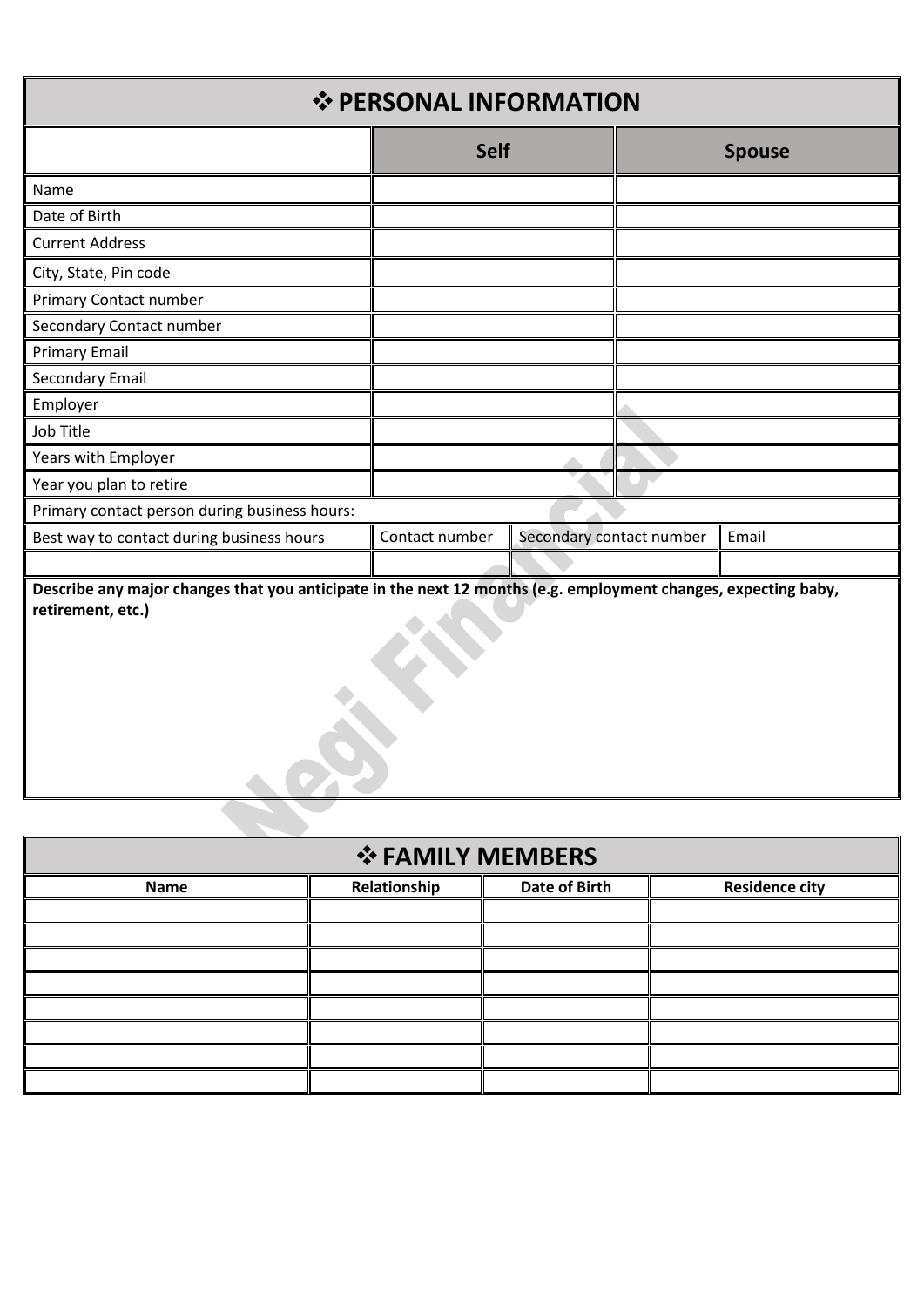| <b>❖ INCOME</b>                           |             |               |  |  |  |
|-------------------------------------------|-------------|---------------|--|--|--|
|                                           | <b>Self</b> | <b>Spouse</b> |  |  |  |
| <b>Monthly Salary</b>                     |             |               |  |  |  |
| Monthly Business income                   |             |               |  |  |  |
| Profession                                |             |               |  |  |  |
| Rental                                    |             |               |  |  |  |
| Interest                                  |             |               |  |  |  |
| Pension                                   |             |               |  |  |  |
| Others                                    |             |               |  |  |  |
| At what age do you wish to retire?        |             |               |  |  |  |
| Will you receive a pension at retirement? |             |               |  |  |  |

| <b>EXPENSES BREAK-UP</b><br>(Don't include Loans EMI, Mutual Funds SIP, Insurance Premium) |                |             |  |  |
|--------------------------------------------------------------------------------------------|----------------|-------------|--|--|
|                                                                                            | <b>Monthly</b> | Yearly<br>⊩ |  |  |
| <b>Basic</b>                                                                               |                |             |  |  |
| Food & Groceries                                                                           |                |             |  |  |
| Clothing                                                                                   |                |             |  |  |
| <b>Medical Expenses</b>                                                                    |                |             |  |  |
| Shopping                                                                                   |                |             |  |  |
| <b>Basic Miscellaneous</b>                                                                 |                |             |  |  |
| <b>Bills &amp; Utilities</b>                                                               |                |             |  |  |
| Mobile                                                                                     |                |             |  |  |
| Internet/Broadband                                                                         |                |             |  |  |
| Electricity                                                                                |                |             |  |  |
| DTH/Cable                                                                                  |                |             |  |  |
| Telephone (if any)                                                                         |                |             |  |  |
| <b>Newspaper &amp; Magazines</b>                                                           |                |             |  |  |
| Gas                                                                                        |                |             |  |  |
| <b>Bills &amp; Utilities Miscellaneous</b>                                                 |                |             |  |  |
| <b>Transport</b>                                                                           |                |             |  |  |
| Daily Commute                                                                              |                |             |  |  |
| Petrol/Diesel                                                                              |                |             |  |  |
| <b>Driver Salary</b>                                                                       |                |             |  |  |
| <b>Parking Charges</b>                                                                     |                |             |  |  |
| <b>Transport Miscellaneous</b>                                                             |                |             |  |  |
| <b>Vehicle Maintenance</b>                                                                 |                |             |  |  |
| <b>Education</b>                                                                           |                |             |  |  |
| School/College/University Fees                                                             |                |             |  |  |
| <b>Tuition fees</b>                                                                        |                |             |  |  |
| <b>Book &amp; Supplies</b>                                                                 |                |             |  |  |
| Kids activities                                                                            |                |             |  |  |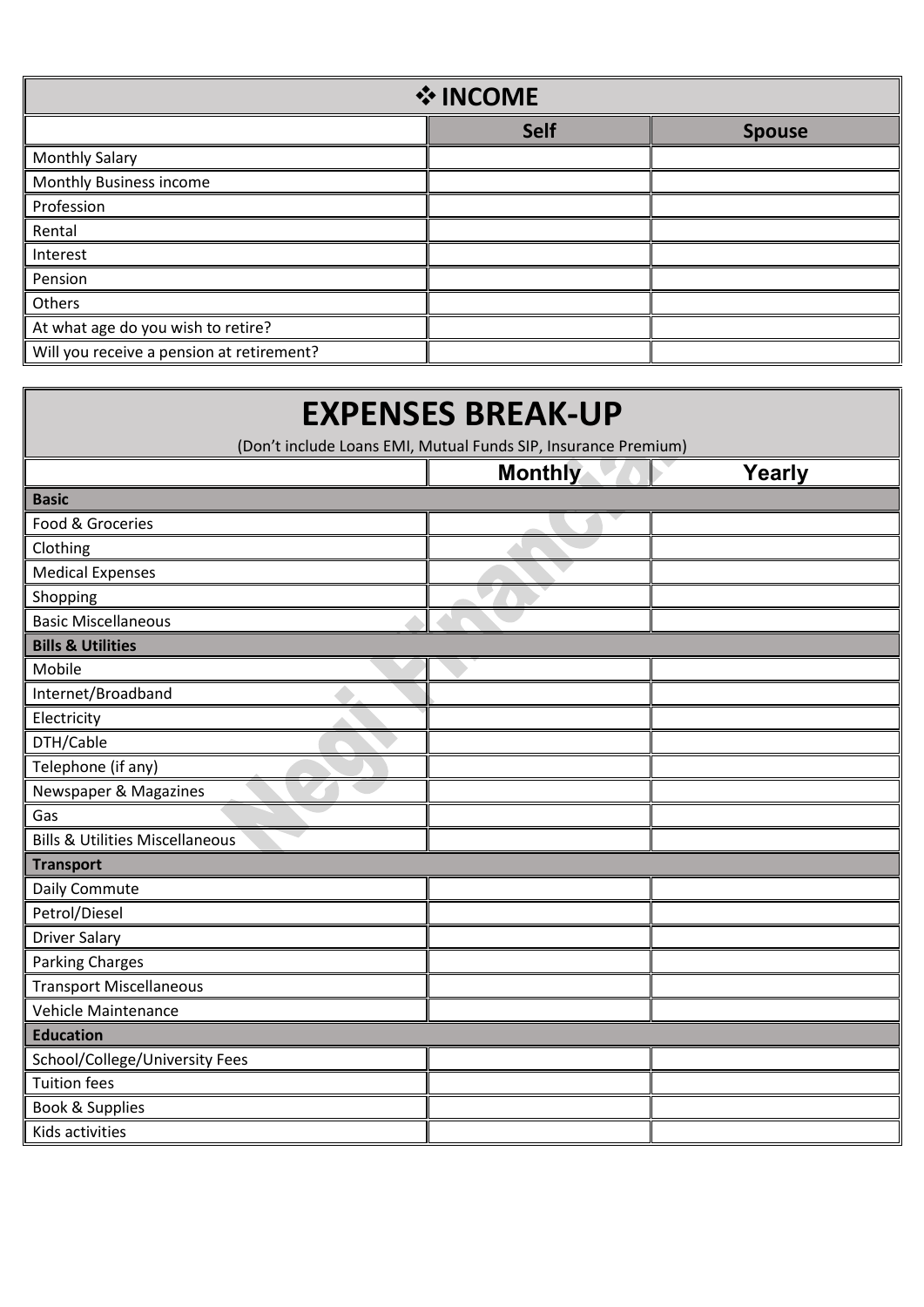# **EXPENSES BREAK-UP CONTINUED…**

|                              | <b>Monthly</b> | Yearly |
|------------------------------|----------------|--------|
| <b>Housing</b>               |                |        |
| Rent                         |                |        |
| <b>Society Maintenance</b>   |                |        |
| Car Wash                     |                |        |
| <b>Housing Miscellaneous</b> |                |        |
| Maid/Domestic Helper         |                |        |
| Property Tax                 |                |        |

| <b>Entertainment</b>                               |  |  |  |  |  |
|----------------------------------------------------|--|--|--|--|--|
| <b>Movies</b>                                      |  |  |  |  |  |
| <b>Restaurants</b>                                 |  |  |  |  |  |
| Amusement                                          |  |  |  |  |  |
| Vacation                                           |  |  |  |  |  |
| Entertainment Miscellaneous (Amazon Prime/Hotstar/ |  |  |  |  |  |
| Sony Liv Premium/Netflix Subscriptions)            |  |  |  |  |  |
| <b>Total Expenses</b> (You can also update Monthly |  |  |  |  |  |
| Average Expenses)                                  |  |  |  |  |  |

# ❖ **FINANCIAL & LIFESTYLE GOALS**

| <b>Goals</b>                                                           | <b>Rank</b> | <b>Comments</b> |
|------------------------------------------------------------------------|-------------|-----------------|
| Enjoy a comfortable Retirement                                         |             |                 |
| College/school expenses for children/grandchildren                     |             |                 |
| Start or buy a business/buy investment property                        |             |                 |
| Simplify or make financial life easier                                 |             |                 |
| Reduce income tax burden                                               |             |                 |
| Reduce Debt (Home loans, Personal loan, Credit card, Auto loans)       |             |                 |
| Home repair or improvement                                             |             |                 |
| Purchase a car, residential home etc.                                  |             |                 |
| Income plan for retirement spending                                    |             |                 |
| Vacation or travel (Domestic/International)                            |             |                 |
| Children Marriage expenses                                             |             |                 |
| Education or training for yourself                                     |             |                 |
| Maintain or improve current standard of living                         |             |                 |
| Care for yourself and/or family during disability                      |             |                 |
| Accumulate assets to have more choices in the future (wealth creation) |             |                 |
| Increase or create emergency funds                                     |             |                 |
| Protect income/assets against inflation                                |             |                 |
| Change Careers/ Relocate                                               |             |                 |
| Diversify Investment portfolio                                         |             |                 |
| Income from investments for current expenses                           |             |                 |
| Ensure Assets are passed on smoothly to dependents                     |             |                 |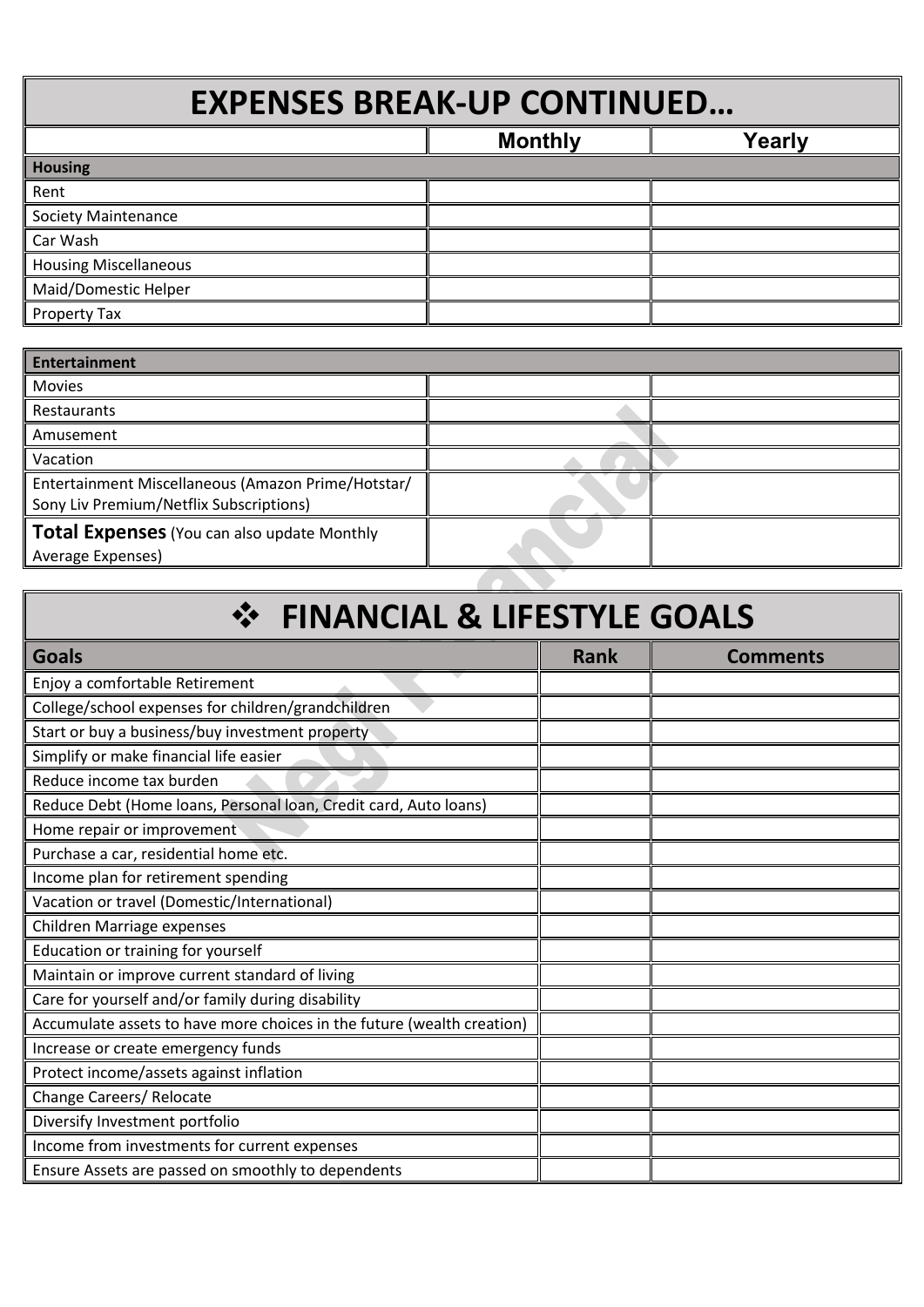| ❖ FINANCIAL AWARENESS, DISCIPLINE & WELL-BEING                                                                                                  |            |     |
|-------------------------------------------------------------------------------------------------------------------------------------------------|------------|-----|
| am aware of charges by insurance, mutual funds, bank and credit cards                                                                           | Yes        | No  |
| organize and protect my financial statements and online login details                                                                           | Yes        | No  |
| am aware of the tax savings avenues available and utilizing them                                                                                | Yes        | No  |
| I have a consolidated portfolio of Mutual Funds, Insurance & stocks                                                                             | Yes        | No  |
| All my investments are nominated to the person of my choice                                                                                     | Yes        | No  |
| I channelize savings into investments. They don't lie idle in bank.                                                                             | <b>Yes</b> | No. |
| I have always made investments with a purpose/ for a future goal                                                                                | Yes        | No  |
| am aware of how my employment benefits like PF, NPS, Superannuation, Gratuity,<br>Group Insurance are structured and work for me.               | Yes.       | No  |
| My Spouse is also aware of all the financials like investments, insurance, where<br>documents are stored, how to manage finances in my absence. | Yes        | No  |
| I have a Will in place and sure of how my assets will be distributed in case of<br>eventuality                                                  | <b>Yes</b> | No  |

|            | I consult the following when taking my financial decisions   |  |  |  |  |
|------------|--------------------------------------------------------------|--|--|--|--|
|            | I take financial decisions entirely on my own                |  |  |  |  |
|            | I consult with my family                                     |  |  |  |  |
|            | I consult with friends/relatives                             |  |  |  |  |
|            | I consult a staff of my Bank or my Bank relationship manager |  |  |  |  |
|            | I consult with my insurance or mutual funds adviser          |  |  |  |  |
|            | consult with my Chartered Accountant                         |  |  |  |  |
|            | Others (Please Specify)                                      |  |  |  |  |
|            |                                                              |  |  |  |  |
| ❖ ADVISORS |                                                              |  |  |  |  |

## ❖ **ADVISORS**

| Do you have a/an            |     | <b>Name</b>        | <b>Satisfaction Rating</b><br>(1 = Dissatisfied, 5 = Very Satisfied) |  |  |  |                               |  |
|-----------------------------|-----|--------------------|----------------------------------------------------------------------|--|--|--|-------------------------------|--|
| Lawyer                      | Yes | No<br>$\mathbf{I}$ |                                                                      |  |  |  | $\vert \ \ \vert$<br>Д        |  |
| <b>Chartered Accountant</b> | Yes | No                 |                                                                      |  |  |  | $\overline{\phantom{a}}$<br>Д |  |
| Insurance Advisor           | Yes | No                 |                                                                      |  |  |  |                               |  |
| <b>Stock Broker</b>         | Yes | No                 |                                                                      |  |  |  | l.                            |  |
| Mutual Funds advisor        | Yes | No                 |                                                                      |  |  |  | $\overline{\phantom{a}}$<br>д |  |
| Fee-Only Advisor            | Yes | No                 |                                                                      |  |  |  |                               |  |

**When did you last check your credit score?**

**What was your score?**

∥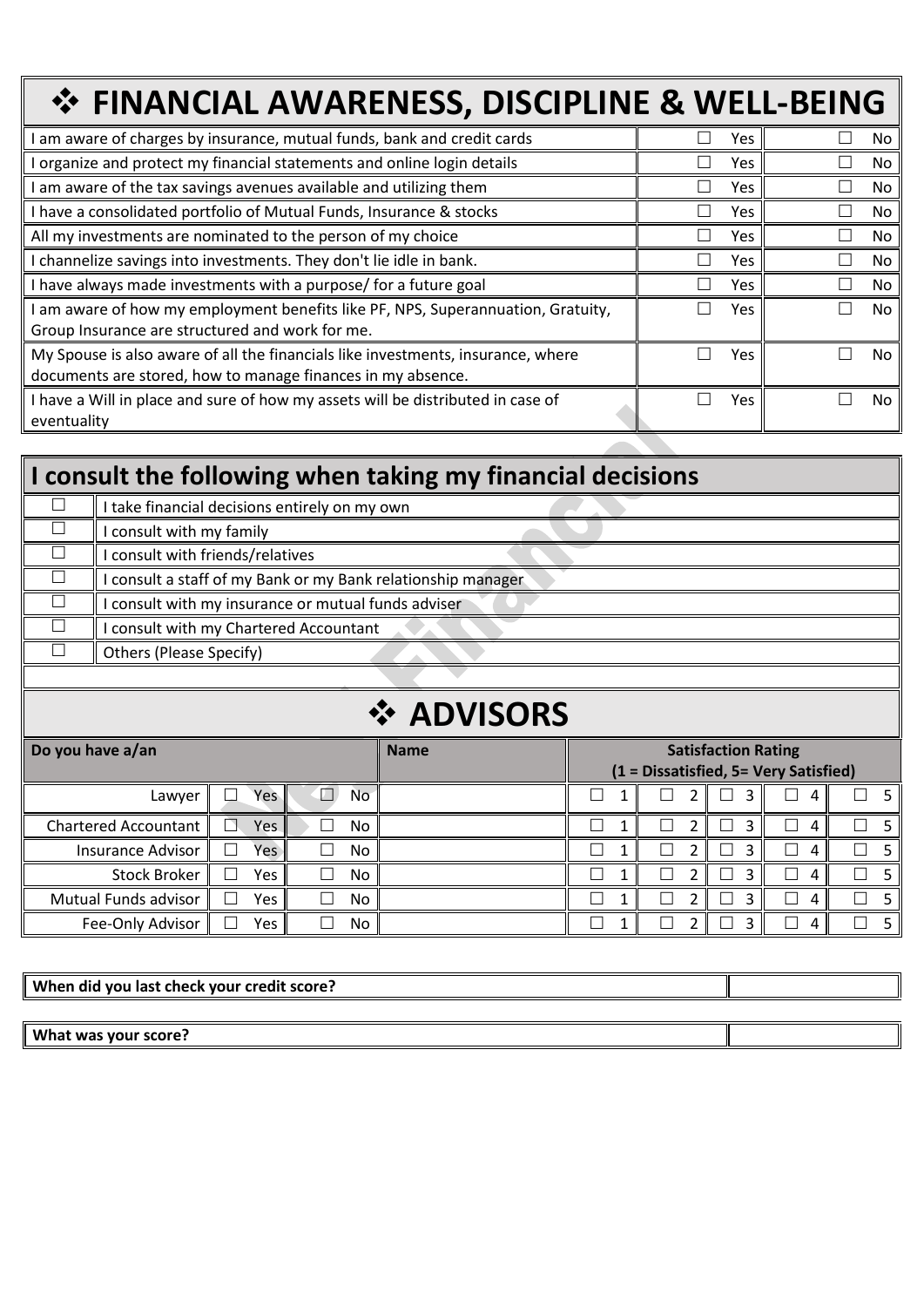| ❖ ASSETS                                  |             |               |  |  |  |
|-------------------------------------------|-------------|---------------|--|--|--|
|                                           | <b>Self</b> | <b>Spouse</b> |  |  |  |
| <b>Liquid Assets</b>                      |             |               |  |  |  |
| Cash Balance                              |             |               |  |  |  |
| <b>Bank Account (Savings Account)</b>     |             |               |  |  |  |
| <b>Bank Fixed Deposits</b>                |             |               |  |  |  |
| Others                                    |             |               |  |  |  |
| <b>Total Liquid Assets</b>                |             |               |  |  |  |
|                                           |             |               |  |  |  |
| <b>Household Assets &amp; Possessions</b> |             |               |  |  |  |
| <b>Current Market value of home</b>       |             |               |  |  |  |
| Market value of car                       |             |               |  |  |  |
| Valuables                                 |             |               |  |  |  |
| Gold Jewellery                            |             |               |  |  |  |
| Others                                    |             |               |  |  |  |
| <b>Total Household assets</b>             |             |               |  |  |  |
|                                           |             |               |  |  |  |
| <b>Investment Assets</b>                  |             |               |  |  |  |
| PPF                                       |             |               |  |  |  |
| <b>Mutual Funds</b>                       |             |               |  |  |  |
| Stocks and bonds                          |             |               |  |  |  |
| <b>Fixed Deposits/Recurring Deposits</b>  |             |               |  |  |  |
| Post Office Savings                       |             |               |  |  |  |
| Gold                                      |             |               |  |  |  |
| NPS/EPF                                   |             |               |  |  |  |
| Others                                    |             |               |  |  |  |
| <b>Total Investment Assets</b>            |             |               |  |  |  |
| <b>Total Assets</b>                       |             |               |  |  |  |
|                                           |             |               |  |  |  |

| <b>☆ LIABILITIES</b>               |                              |  |  |  |  |  |
|------------------------------------|------------------------------|--|--|--|--|--|
|                                    | <b>Self</b><br><b>Spouse</b> |  |  |  |  |  |
| <b>Current Liabilities</b>         |                              |  |  |  |  |  |
| <b>Credit Card Outstanding</b>     |                              |  |  |  |  |  |
| Car Loan                           |                              |  |  |  |  |  |
| <b>Education Loan</b>              |                              |  |  |  |  |  |
| Others                             |                              |  |  |  |  |  |
| <b>Total current Liabilities</b>   |                              |  |  |  |  |  |
| <b>Long-Term Liabilities</b>       |                              |  |  |  |  |  |
| Home Loans                         |                              |  |  |  |  |  |
| Others                             |                              |  |  |  |  |  |
| <b>Total Long-term liabilities</b> |                              |  |  |  |  |  |
| <b>Total Liabilities</b>           |                              |  |  |  |  |  |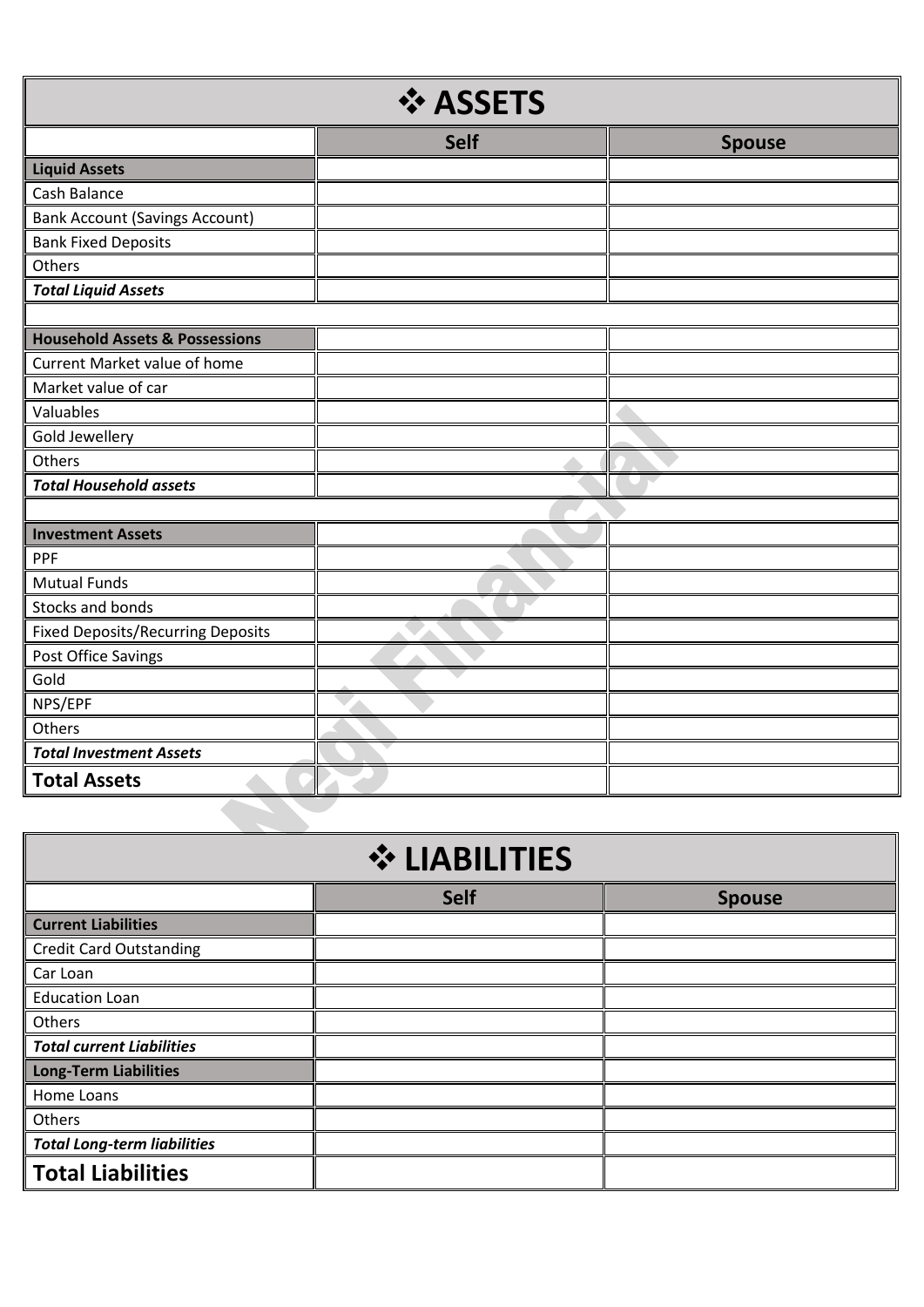| ❖ INSURANCE                                                                    |                             |  |                                                                                           |                                 |  |                                                |                |                             |                       |
|--------------------------------------------------------------------------------|-----------------------------|--|-------------------------------------------------------------------------------------------|---------------------------------|--|------------------------------------------------|----------------|-----------------------------|-----------------------|
| <b>LIFE INSURANCE</b>                                                          |                             |  |                                                                                           |                                 |  |                                                |                |                             |                       |
| <b>Person Insured</b>                                                          | <b>Issue</b><br><b>Date</b> |  | <b>Insurance Company</b><br>(If through<br>employer, write<br>"group")                    | <b>Sum Insured</b>              |  | Type (Term,<br>Endowment,<br>Money Back, ULIP) |                | Years<br>Remaining          | Annual<br>Premium     |
|                                                                                |                             |  |                                                                                           |                                 |  |                                                |                |                             |                       |
|                                                                                |                             |  |                                                                                           |                                 |  |                                                |                |                             |                       |
|                                                                                |                             |  |                                                                                           |                                 |  |                                                |                |                             |                       |
|                                                                                |                             |  |                                                                                           |                                 |  |                                                |                |                             |                       |
|                                                                                |                             |  |                                                                                           |                                 |  |                                                |                |                             |                       |
|                                                                                |                             |  |                                                                                           |                                 |  |                                                |                |                             |                       |
|                                                                                |                             |  |                                                                                           |                                 |  |                                                |                |                             |                       |
|                                                                                |                             |  |                                                                                           |                                 |  |                                                |                |                             |                       |
|                                                                                |                             |  |                                                                                           |                                 |  |                                                |                |                             |                       |
|                                                                                |                             |  |                                                                                           |                                 |  |                                                |                |                             |                       |
| <b>DISABILITY INSURANCE</b>                                                    |                             |  |                                                                                           |                                 |  |                                                |                |                             |                       |
| <b>Person Insured</b>                                                          |                             |  | <b>Insurance Company</b><br><b>Benefit Amount</b><br>(If through employer, write "group") |                                 |  |                                                | Annual premium |                             |                       |
|                                                                                |                             |  |                                                                                           |                                 |  |                                                |                |                             |                       |
|                                                                                |                             |  |                                                                                           |                                 |  |                                                |                |                             |                       |
|                                                                                |                             |  |                                                                                           |                                 |  |                                                |                |                             |                       |
| <b>GENERAL INSURANCE</b>                                                       |                             |  |                                                                                           |                                 |  |                                                |                |                             |                       |
| <b>Type</b>                                                                    | <b>Insurance Company</b>    |  |                                                                                           | Liability coverage per incident |  |                                                |                | <b>Deductible</b>           | <b>Annual premium</b> |
| House<br>Car                                                                   |                             |  |                                                                                           |                                 |  |                                                |                |                             |                       |
| Bike/Scooty                                                                    |                             |  |                                                                                           |                                 |  |                                                |                |                             |                       |
| Other                                                                          |                             |  |                                                                                           |                                 |  |                                                |                |                             |                       |
| <b>HEALTH INSURANCE</b>                                                        |                             |  |                                                                                           |                                 |  |                                                |                |                             |                       |
| Do you and your family have health insurance coverage?                         |                             |  |                                                                                           |                                 |  |                                                |                | Yes                         | No                    |
| Is your health insurance through your employer                                 |                             |  |                                                                                           |                                 |  |                                                |                | Yes                         | No                    |
| How much do you pay annually for health insurance coverage?                    |                             |  |                                                                                           |                                 |  |                                                |                | ₹                           |                       |
| Annual medical cost from your pocket excluding health insurance premium?       |                             |  |                                                                                           |                                 |  |                                                |                | ₹                           |                       |
| Do you feel that your health insurance coverage is adequate?                   |                             |  |                                                                                           |                                 |  |                                                |                | Yes<br>ш                    | No                    |
| Are there any issues regarding your health insurance that you want to discuss? |                             |  |                                                                                           |                                 |  |                                                |                | $\Box$<br>Yes               | П<br>No               |
| <b>MISCELLANEOUS</b><br>Have you ever been turned down for insurance           |                             |  |                                                                                           |                                 |  |                                                |                |                             |                       |
| Do you consider insurance as?                                                  |                             |  |                                                                                           |                                 |  | $\Box$                                         |                | $\Box$<br>Yes<br>Investment | П<br>No<br>Protection |
|                                                                                |                             |  | I feel that I was sold an insurance policy that I am not certain is right for me          |                                 |  |                                                |                | Yes                         | No                    |
| I think the policies I have are cost efficient for my needs                    |                             |  |                                                                                           |                                 |  |                                                |                | Yes                         | No                    |